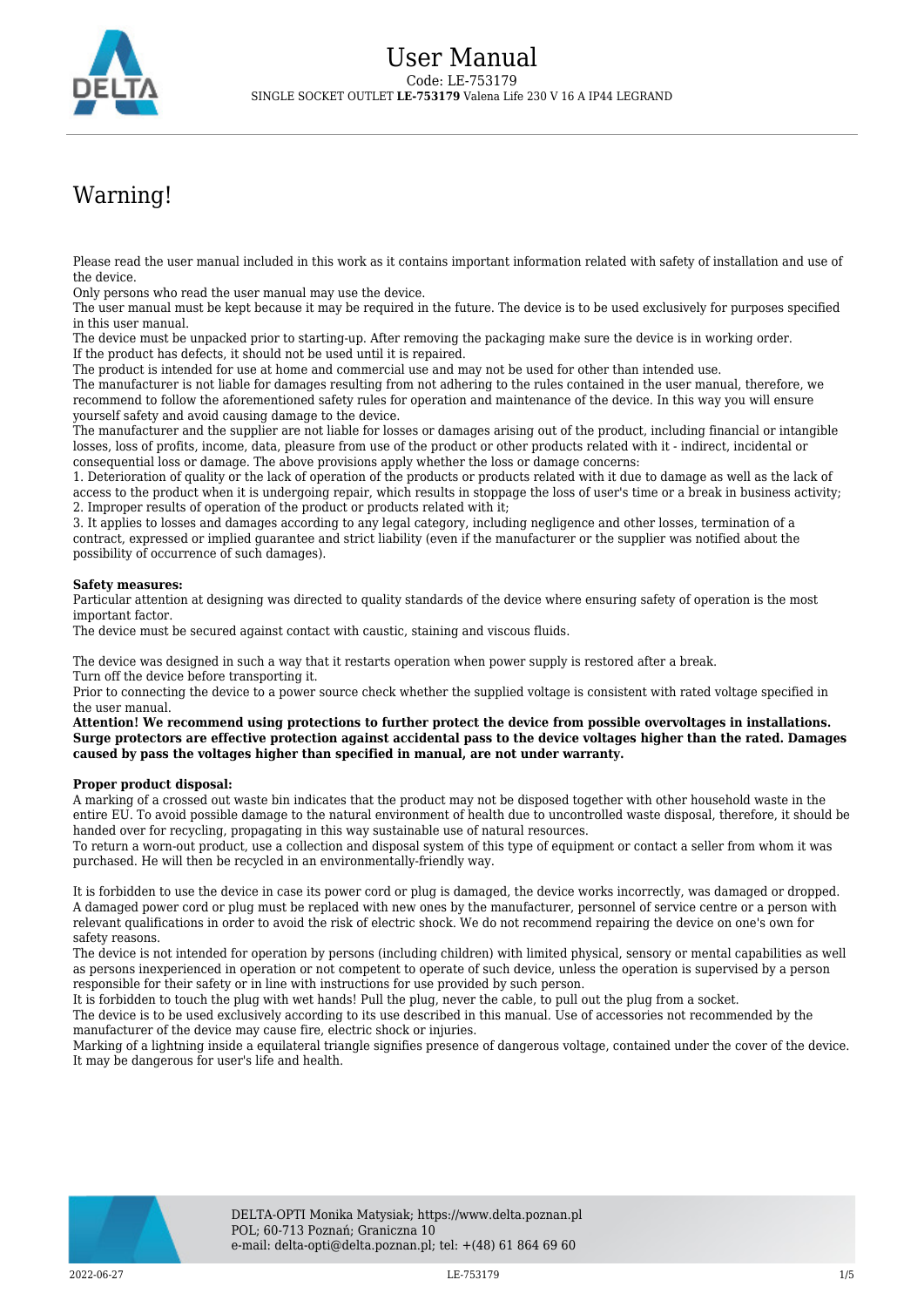



The LE-753179 single socket outlet is designed to fix with frame plates of the Valena Life series.

| Rated voltage:        | 230 V / 50 Hz                                           |
|-----------------------|---------------------------------------------------------|
| Maximal current load: | 16 A                                                    |
| Grounding:            | ✓                                                       |
| Cable terminals:      | automatic spring terminals                              |
| Socket type:          | <b>CEE 7/5</b>                                          |
| Protection shutters:  | ✓                                                       |
| Application:          | Valena Life product series                              |
| Assembly:             | Claw or screw mounting                                  |
| Main features:        | • "Index of Protection" : IP44<br>• Splash-proof casing |
| Color:                | White                                                   |
| Weight:               | $0.085$ kg                                              |
| Dimensions:           | 78 x 78 x 50 mm                                         |
| Manufacturer / Brand: | LEGRAND                                                 |
| Guarantee:            | 2 years                                                 |

Front view:

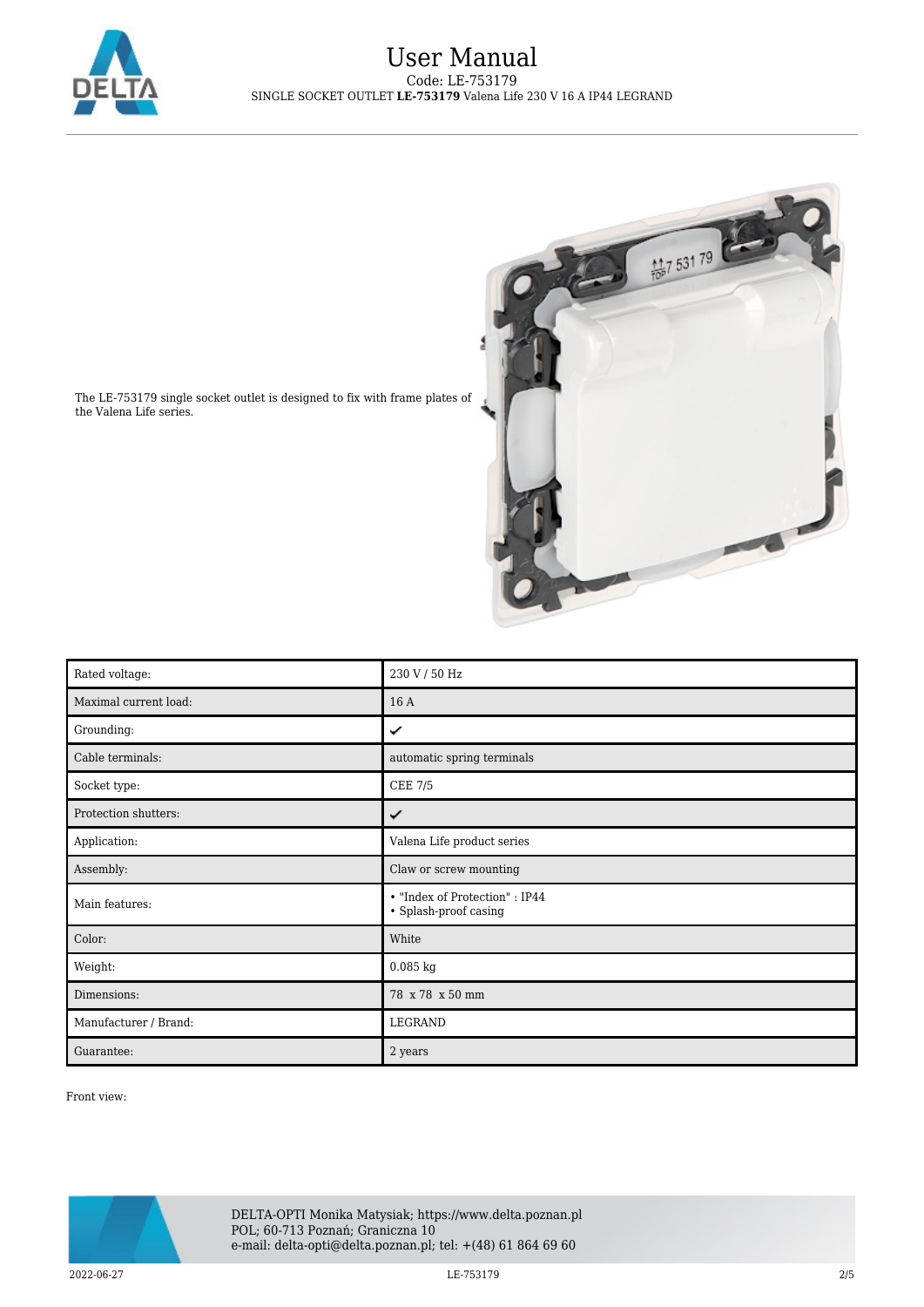





DELTA-OPTI Monika Matysiak; https://www.delta.poznan.pl POL; 60-713 Poznań; Graniczna 10 e-mail: delta-opti@delta.poznan.pl; tel: +(48) 61 864 69 60

2022-06-27 LE-753179 3/5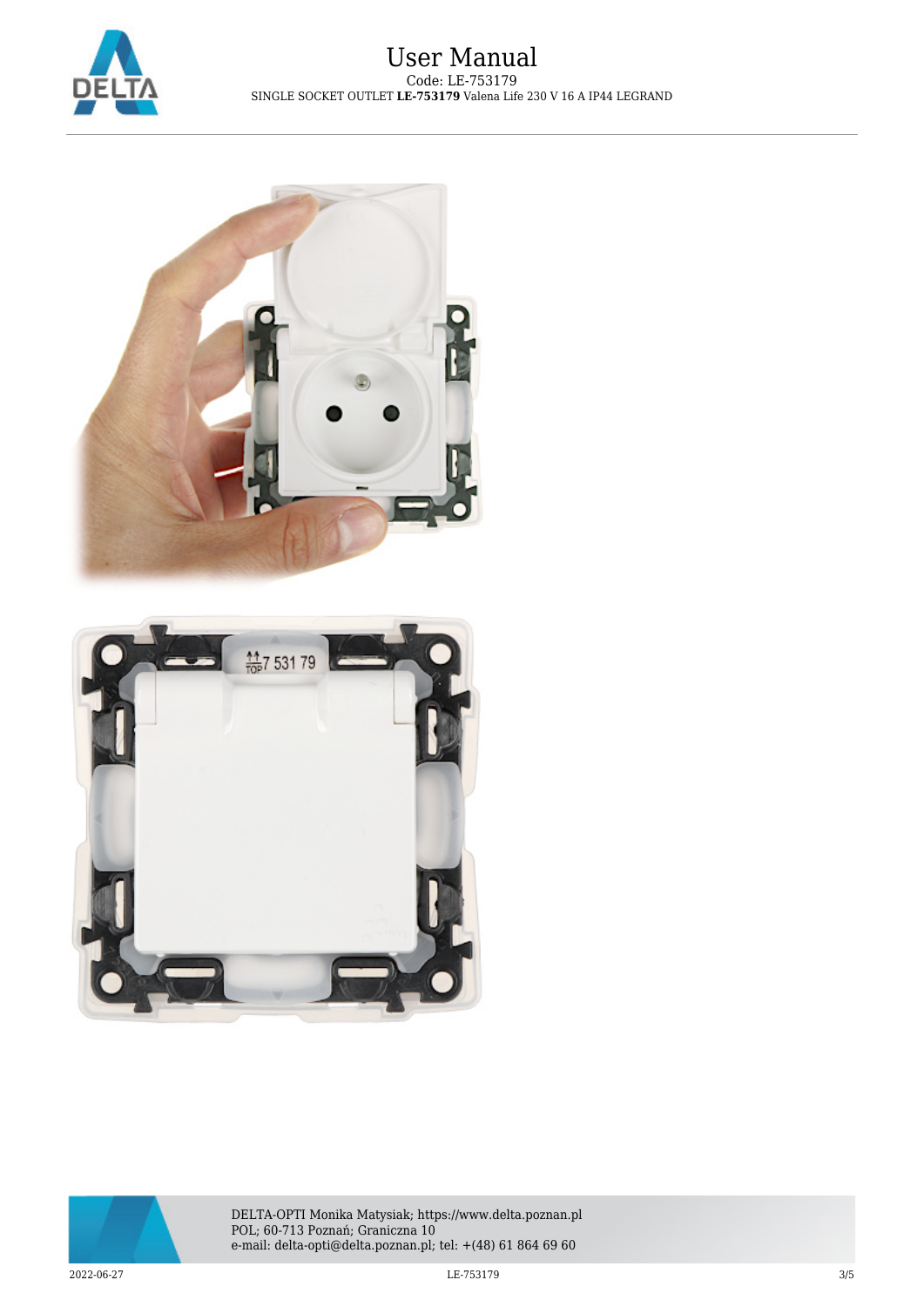



Rear view:



Connectors view:



DELTA-OPTI Monika Matysiak; https://www.delta.poznan.pl POL; 60-713 Poznań; Graniczna 10 e-mail: delta-opti@delta.poznan.pl; tel: +(48) 61 864 69 60

2022-06-27 LE-753179 4/5